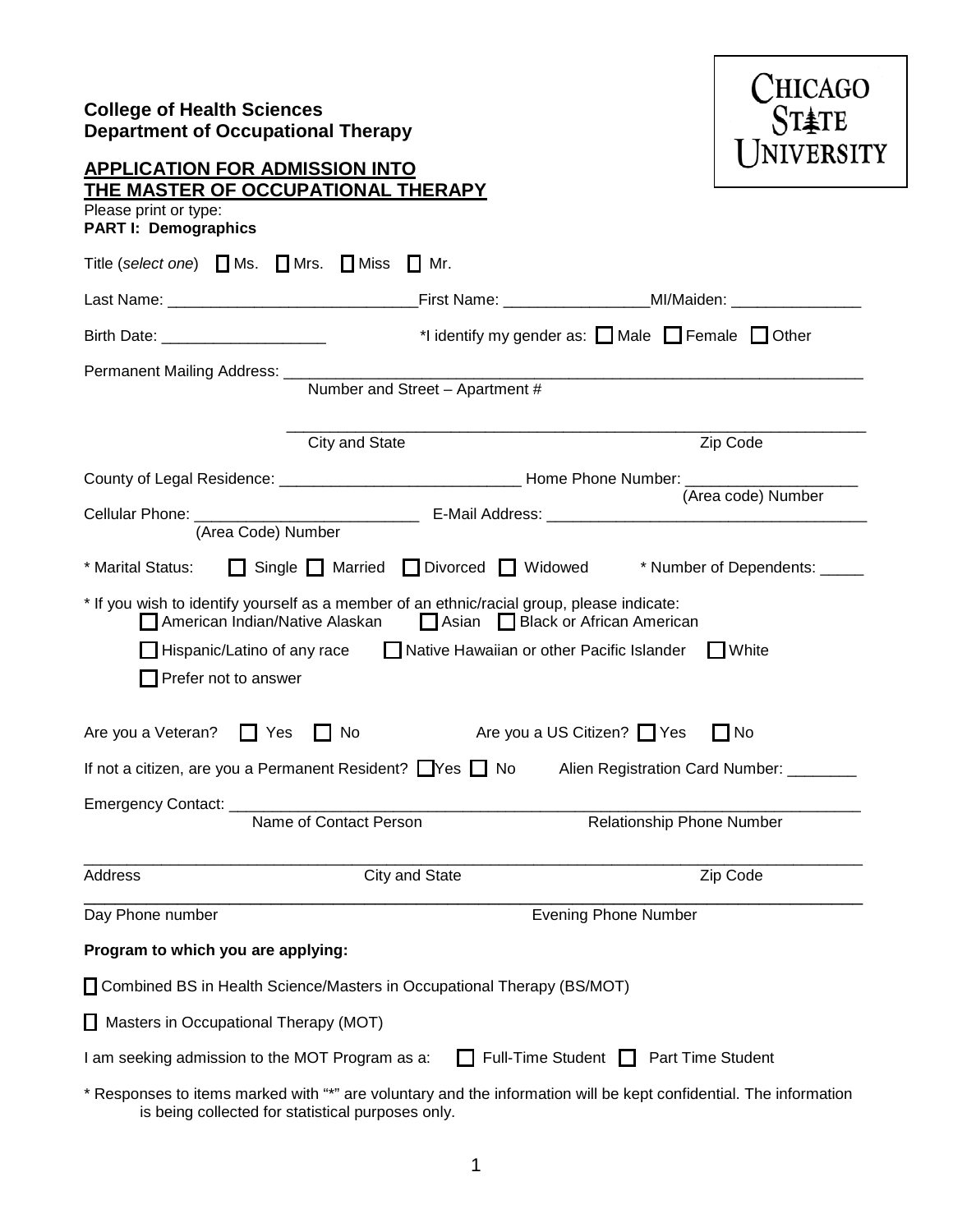### **PART II: Education**

Check any of the following degrees that you have previously earned: \_]AA \_\_]AS/AAS \_\_\_]BA \_\_\_\_]BS \_\_\_\_]MA \_\_\_]MS

In the space below, provide the requested information on all college-level work taken for credit at any time in the past.

| Name of Institution                     | Major | Degree or Certificate Earned | Year Earned |
|-----------------------------------------|-------|------------------------------|-------------|
| Undergraduate                           |       |                              |             |
| College(s)/University(s)                |       |                              |             |
|                                         |       |                              |             |
|                                         |       |                              |             |
|                                         |       |                              |             |
|                                         |       |                              |             |
|                                         |       |                              |             |
|                                         |       |                              |             |
|                                         |       |                              |             |
| Graduate College(s)                     |       |                              |             |
|                                         |       |                              |             |
|                                         |       |                              |             |
|                                         |       |                              |             |
| Other: Armed Forces,<br>Diploma Schools |       |                              |             |
|                                         |       |                              |             |
|                                         |       |                              |             |

## **IF you are currently completing your undergraduate degree:**

Please list **all** courses you need to complete **other** than primary pre-requisites listed on the following page (page 3).

| Courses to be completed | Name of Institution | <b>Credit Hours</b> | Anticipated term and<br>year of completion |
|-------------------------|---------------------|---------------------|--------------------------------------------|
|                         |                     |                     |                                            |
|                         |                     |                     |                                            |
|                         |                     |                     |                                            |
|                         |                     |                     |                                            |
|                         |                     |                     |                                            |
|                         |                     |                     |                                            |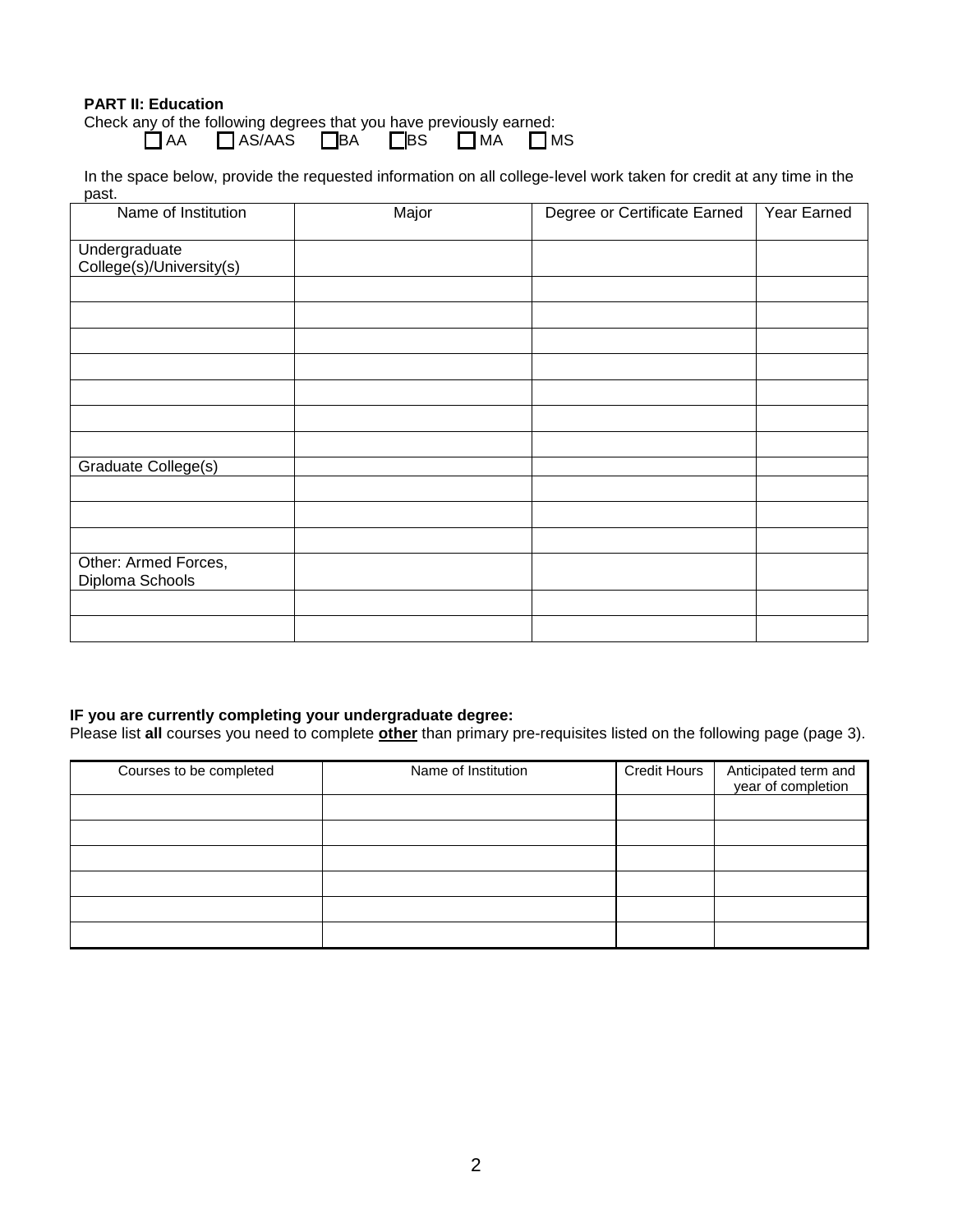#### **PART III: Prerequisite Courses**

In the chart below, list the pre-requisite courses you have completed, including repeated courses. For repeated courses indicate the number of times the course was taken. Repeated courses should be listed in the chart in chronological order.

|                                            | <b>Pre-requisites Courses Completed</b> |       |                     |      |             |
|--------------------------------------------|-----------------------------------------|-------|---------------------|------|-------------|
| Course                                     | Credit<br>Hours                         | Grade | Term or<br>Semester | Year | Institution |
| Anthropology or<br>Sociology               |                                         |       |                     |      |             |
| Developmental<br>Psychology                |                                         |       |                     |      |             |
| Abnormal<br>Psychology                     |                                         |       |                     |      |             |
| <b>Statistics</b>                          |                                         |       |                     |      |             |
| Medical<br>Terminology                     |                                         |       |                     |      |             |
| Human Anatomy                              |                                         |       |                     |      |             |
| Human<br>Physiology                        |                                         |       |                     |      |             |
| Cadaver Lab<br>(30 contact<br>hours)       |                                         |       |                     |      |             |
| Introduction to<br>Occupational<br>Therapy |                                         |       |                     |      |             |

**NOTE:** BS/MOT applicants must attach a current evaluation of credits (Degree Planning Sheet from the College of Health Sciences advisor).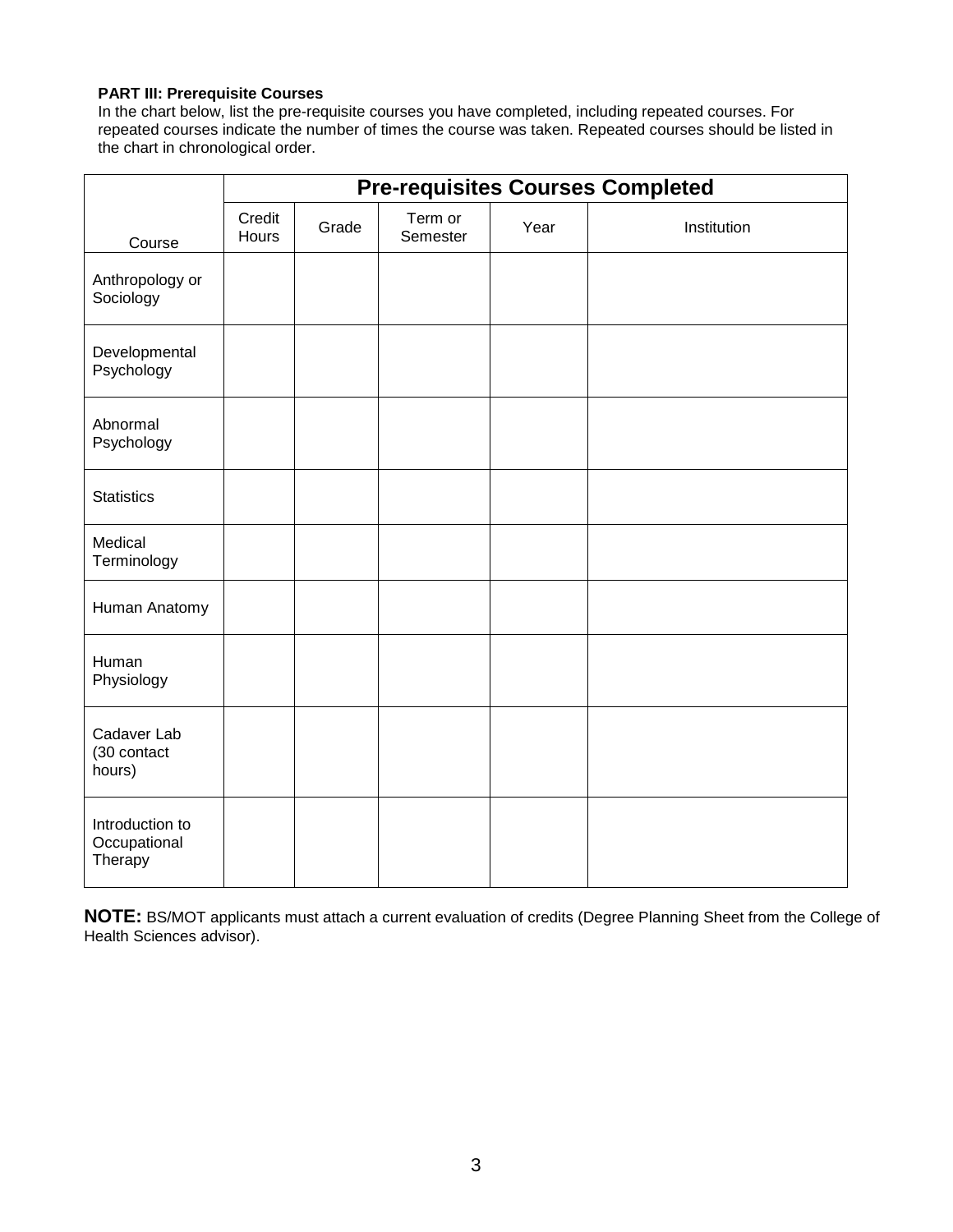### **PART IV: Prerequisite Courses**

In the chart below, list the pre-requisite course you are currently enrolled in and those you still need to complete.

|                                            | <b>Pre-requisites Courses</b> |                           |                               |             |  |  |
|--------------------------------------------|-------------------------------|---------------------------|-------------------------------|-------------|--|--|
|                                            |                               | <b>Currently Enrolled</b> | <b>Still Need to be Taken</b> |             |  |  |
| <b>Course</b>                              | Term/Yr                       | Institution               | Term/Yr                       | Institution |  |  |
| Anthropology or<br>Sociology               |                               |                           |                               |             |  |  |
| Developmental<br>Psychology                |                               |                           |                               |             |  |  |
| Abnormal<br>Psychology                     |                               |                           |                               |             |  |  |
| <b>Statistics</b>                          |                               |                           |                               |             |  |  |
| Medical<br>Terminology                     |                               |                           |                               |             |  |  |
| Human Anatomy                              |                               |                           |                               |             |  |  |
| Human<br>Physiology                        |                               |                           |                               |             |  |  |
| Cadaver Lab<br>(30 contact<br>hours)       |                               |                           |                               |             |  |  |
| Introduction to<br>Occupational<br>Therapy |                               |                           |                               |             |  |  |

**NOTE:** BS/MOT applicants must attach a current evaluation of credits (Degree Planning Sheet from the College of Health Sciences advisor).